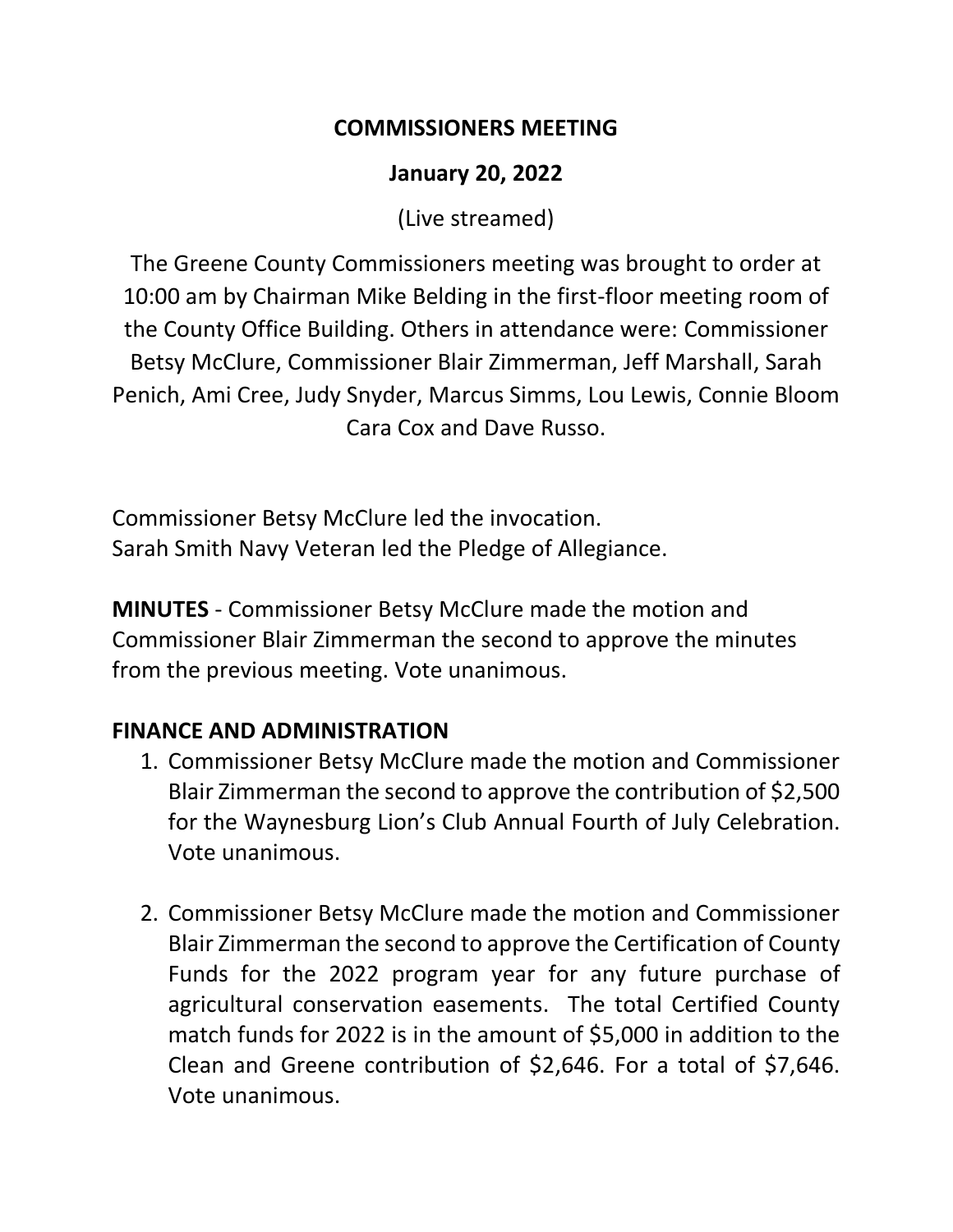- 3. Commissioner Betsy McClure made the motion and Commissioner Blair Zimmerman the second to approve the acceptance of the corrected Non-Endowed Fund Agreement dated June 3, 2021 between the Community Foundation of Greene County and the County of Greene. The change is for the percentage of administrative fee that will be charged on each contribution of \$999 or less. The Board of Directors Commissioner Betsy McClure made the motion and Commissioner Blair Zimmerman the second to approved such fee at 10% not 7.5% as the original contract's states. Vote unanimous.
- 4. Commissioner Betsy McClure made the motion and Commissioner Blair Zimmerman the second to approve the proposal and contract between the County of Greene and Altered Gas Performance Events, LLC for 5 Flashlight Drag races scheduled for May 22<sup>nd</sup>, June 19<sup>th</sup>, August 14<sup>th</sup>, September 10 and September 11<sup>th</sup> 2022. Pending approval of Solicitor and the Bureau of Aviation. Vote unanimous.

# **COUNTY DEVELOPMENT**

1. Commissioner Betsy McClure made the motion and Commissioner Blair Zimmerman the second to approve the commitment of matching funds with the Economic Development Administration FY 2021 for the Wisecarver Eco-Tourism Initiative in the amount of \$974,214 pending Grant approval. Vote unanimous.

# **CYS**

1. Commissioner Betsy McClure made the motion and Commissioner Blair Zimmerman the second to approve the Child GAL Attorney Agreement, FY 21-22 with Lukas Gatten at the rate of \$65.00 per hour. Vote unanimous.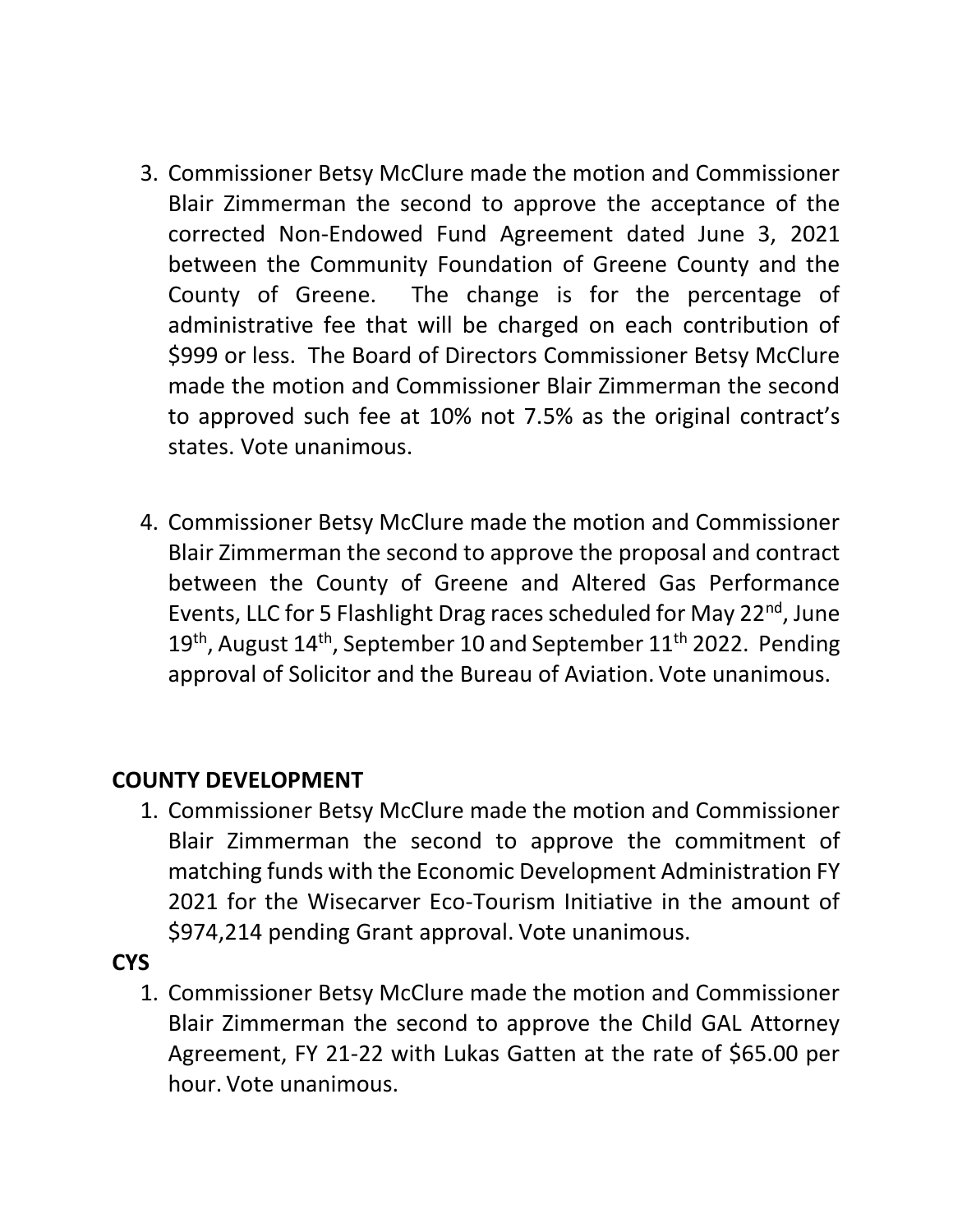2. Commissioner Betsy McClure made the motion and Commissioner Blair Zimmerman the second to approve the Pathways Adolescent Center Provider Agreement, FY 21-22, daily rate range \$155.00 - \$185.00. Vote unanimous.

#### **EMA**

1. Commissioner Betsy McClure made the motion and Commissioner Blair Zimmerman the second to approve the agreement between the County of Greene and PEMA for the 2021 9-1-1 Statewide Interconnectivity Funding in the amount of \$299,960.01. Vote unanimous.

### **HUMAN RESOURCES**

1. Commissioner Betsy McClure made the motion and Commissioner Blair Zimmerman the second to approve the tentative agreement between UMWA, AFL-CIO and the County of Greene Human Services and CYS for a time period of 1/1/2022 to 12/31/2025. Effective 1/6/2022. Vote unanimous.

#### **HUMAN SERVICES**

- 1. Commissioner Betsy McClure made the motion and Commissioner Blair Zimmerman the second to approve the Continuum of Care (COC) Grant Closeout Agreement with HUD for PA0651L3E011907 for 9-30-2021 \$47,109. Vote unanimous.
- 2. Commissioner Betsy McClure made the motion and Commissioner Blair Zimmerman the second to approve the Continuum of Care (COC) Grant Closeout Agreement with HUD for PA0780L3E011904 for 9-30-2021 \$54,518.36. Vote unanimous.
- 3. Commissioner Betsy McClure made the motion and Commissioner Blair Zimmerman the second to approve the FY20/21 contract amendment with Catholic Charities of the Diocese of Pittsburghincrease of \$3,568 for Parenting and Pregnancy Support services. Vote unanimous.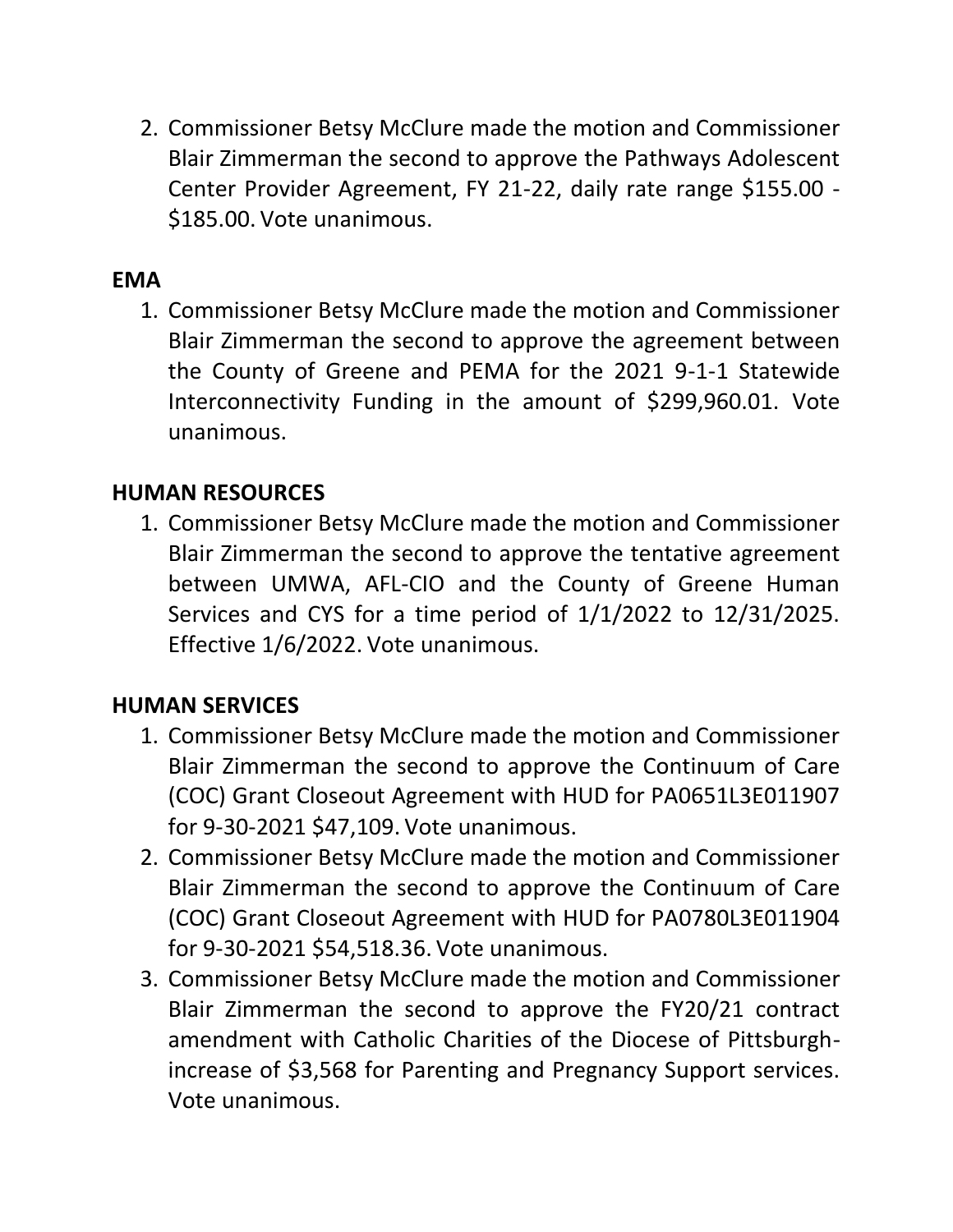- 4. Commissioner Betsy McClure made the motion and Commissioner Blair Zimmerman the second to approve the contracts with Connect Inc. for the following housing programs funds pass through Housing and Urban Development (HUD): Vote unanimous.
	- a. Permanent Supportive Housing- \$183,048 (6-1-21 to 5-31-22)
	- b. Shelter Plus Care- \$49,365 (10-1-21 to 9-30-22)
	- c. Rapid Rehousing \$70,253 (10-1-21 to 9-30-22)

# **IDA**

1. Commissioner Betsy McClure made the motion and Commissioner Blair Zimmerman the second to approve the reappointment of Mike Belding to the Industrial Development Authority Board. Term to expire 12/31/2026. Vote unanimous.

### **JAIL**

1. Commissioner Betsy McClure made the motion and Commissioner Blair Zimmerman the second to approve the agreement between the PA District Attorneys Institute and County of Greene for the PA SAVIN Maintenance Contract for the period of 1/1/2022 to 12/31/2022 at no cost to the County. Vote unanimous.

# **MENTAL HEALTH AND INTELLECTUAL DISABILITIES**

- 1. Commissioner Betsy McClure made the motion and Commissioner Blair Zimmerman the second to approve the FY20/21 Contract Amendments for:
	- a. Greene Arc Inc. for Drop In Center and Representative Payee services total contract \$113,785.
	- b. SPHS CARE Center for Community Treatment Teams (CTT) and Outpatient services increase of \$80,657.
	- c. Center for Community Resources- for crisis services increase of \$165,000. Vote unanimous.
- 2. Commissioner Betsy McClure made the motion and Commissioner Blair Zimmerman the second to approve the FY21/22 Contracts with: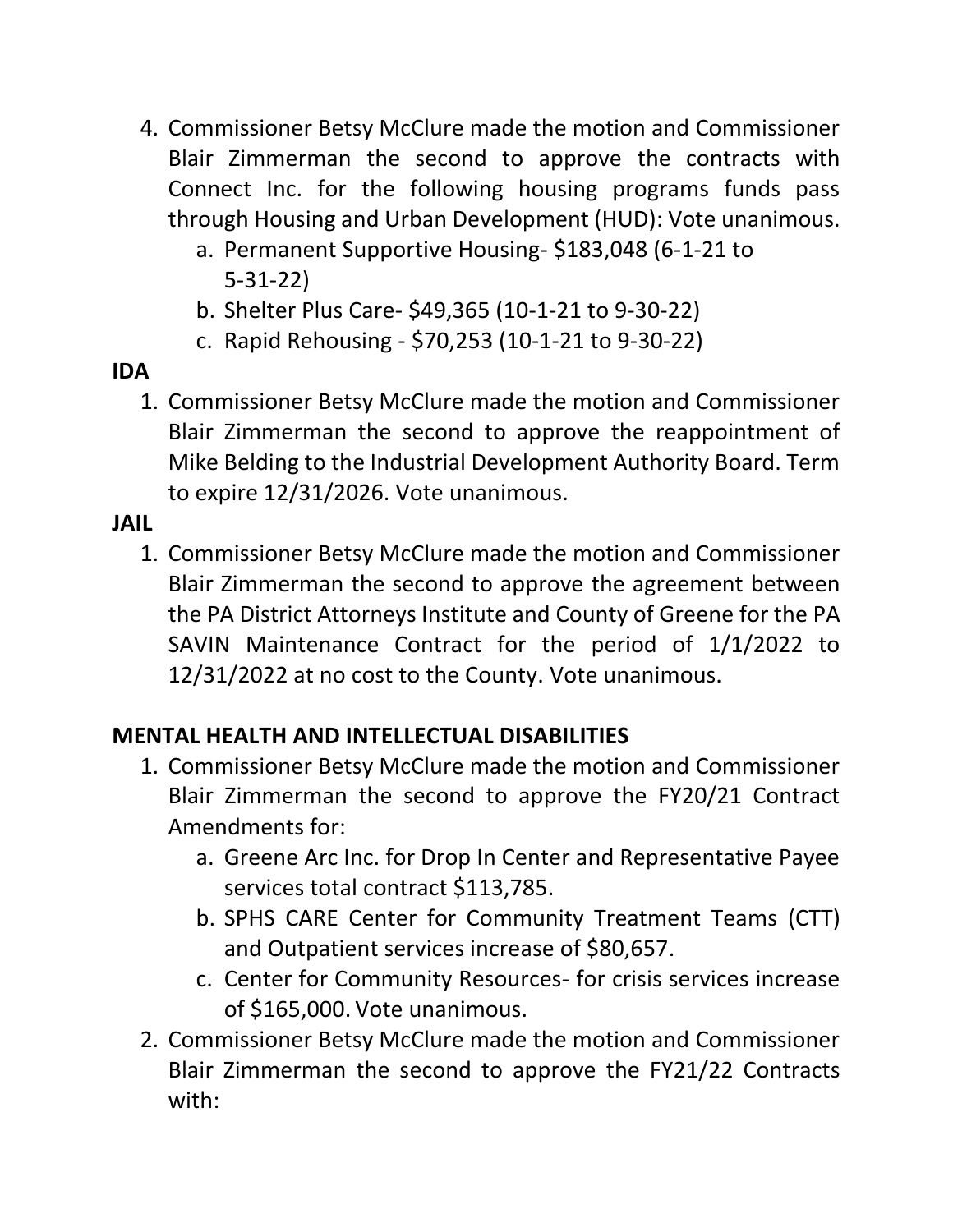- a. Misty Hanna for her work through Therapeutic Healing Services for the Canvas Group not to exceed \$31,500.
- b. Nicholas Orlando for his work through Therapeutic Healing Services for the Canvas Group not to exceed \$31,500.
- c. Connect Inc. for housing supportive services not to exceed \$25,000. Vote unanimous.

#### **TAX CLAIM**

1. Commissioner Betsy McClure made the motion and Commissioner Blair Zimmerman the second to approve the increase in fees that are associated with future sales in the Tax Claim Office. Effective 1/14/2022. Vote unanimous.

### **NOTICES**

- 1. Federal Energy Regulatory Commission Commissioner Betsy McClure made the motion and Commissioner Blair Zimmerman the second to approved the order to modify the 2021 Biological Monitoring Plan filed by Lake Lynn Generation, LLC for the Lake Lynn Hydroelectric Project No. 2459.
- 2. Consol PA Coal Company submitted an application to revise the existing Harvey Mine Permit (30121301) to the PA Department of Environmental Protection for the addition of 1.8 acres of surface permit area for the installation of the Iams Cement Borehole located in Richhill Township.
- 3. EQM Gathering OPCO, LLC intends to submit a permit application to the PA Department of Environmental Protection for the Swarts Well 37-059-91003 Plugging and Abandonment Project.